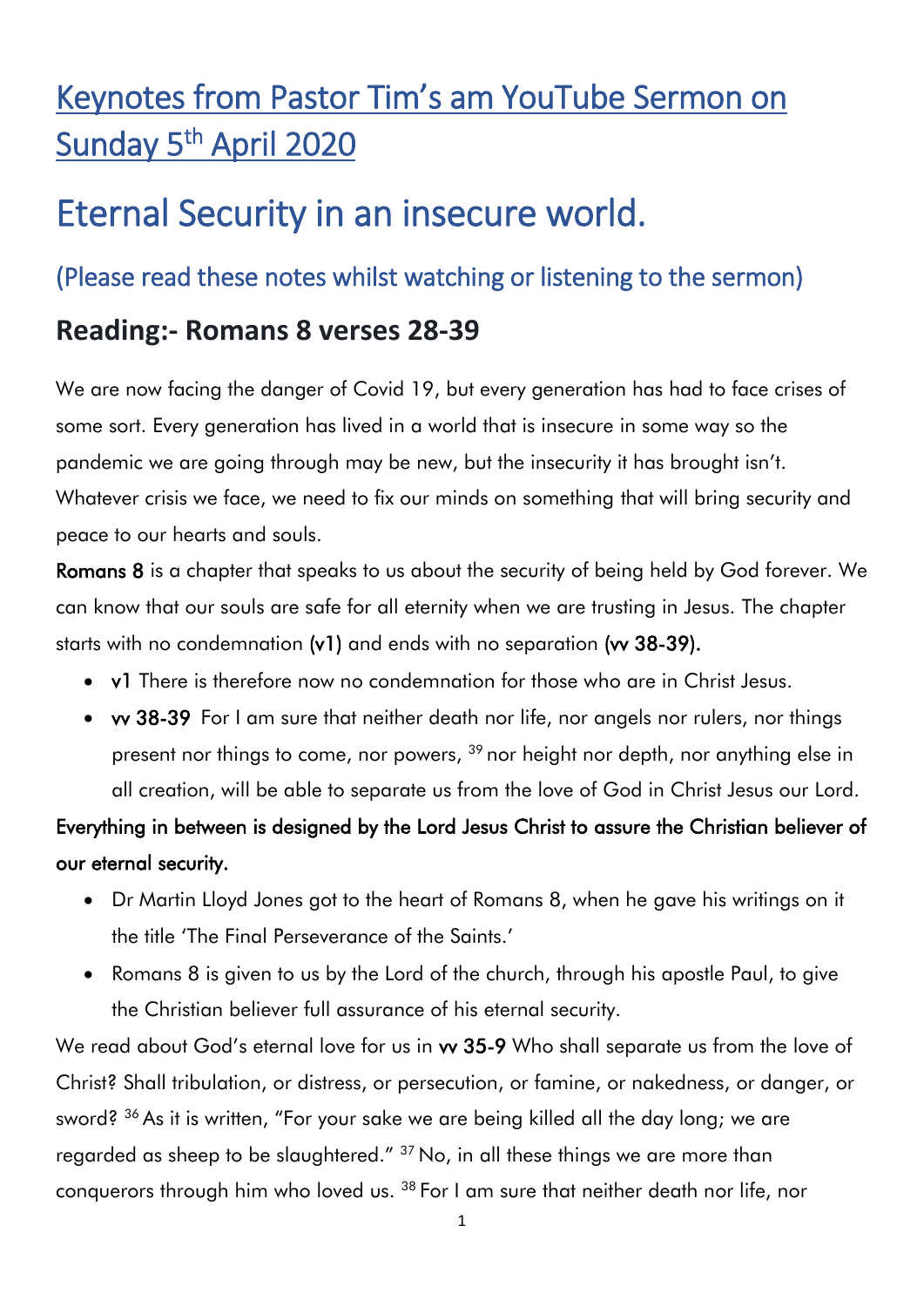angels nor rulers, nor things present nor things to come, nor powers, <sup>39</sup> nor height nor depth, nor anything else in all creation, will be able to separate us from the love of God in Christ Jesus our Lord.

Here are two truths to consider:

#### 1) The foundation under our future glorification

The foundation under our salvation from sin is not based on the following:

• our response to the good news that Jesus lived and died to make us right with God, our faith in Jesus, or our obedience and continual good works.

If those were the foundation, then what if:

our response wasn't real, our faith waivers or we don't do enough good works?

We find the true foundation in vy 29-30 For those whom he foreknew he also predestined to be conformed to the image of his Son, in order that he might be the firstborn among many brothers. <sup>30</sup> And those whom he predestined he also called, and those whom he called he also justified, and those whom he justified he also glorified.

- It is God's foreknowledge that starts the sequence that ends with our glorification. In the Bible foreknowledge generally refers to God entering into a relationship with someone ahead of time.
- The foundation of our glorification is the decision of the sovereign and unchanging God to enter into a relationship with us. God doesn't change his mind.
- Paul is seeking to assure us that God has a plan that will lead to our glorification a plan that is so certain that he speaks of our glorification as having already happened (v30).

#### That only makes sense if it rests on the foundation of God's sovereign choice of his people, not on the uncertainty of my faith or my obedience.

Why would a holy God choose to enter into relationship with sinful people? Only because of the second truth:

#### 2) The eternal love of God for us.

The reason a holy God enters into a relationship with sinful people is because of his love for them – a love rooted in eternity past. Many will question God's love at this time of crisis, when he could stop Covid 19 at any time, but we are shown the proof that God loves us in v32 He who did not spare his own Son but gave him up for us all, how will he not also with him graciously give us all things?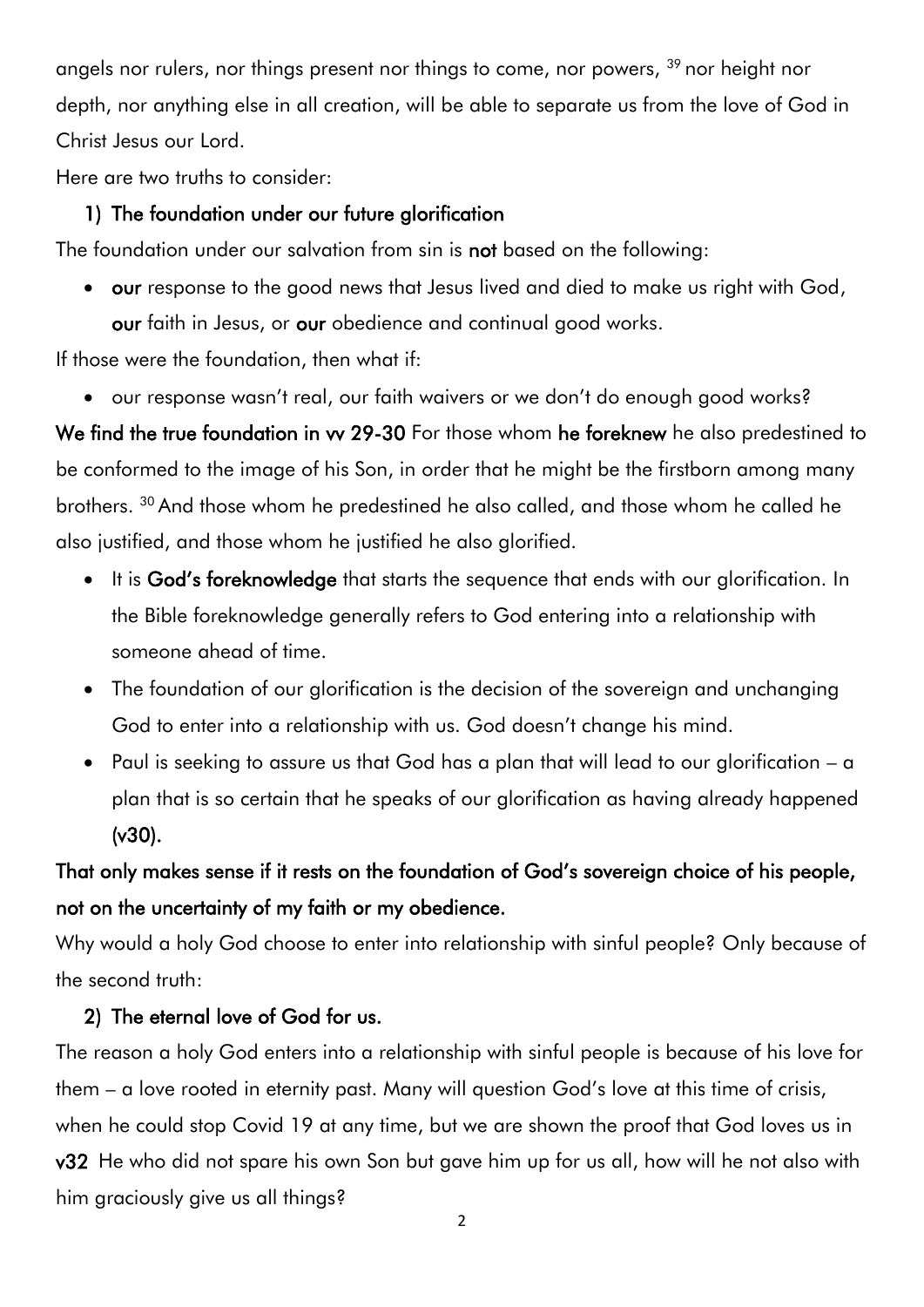God has given us his most precious possession – his only Son, who he loves and delights in.

The text tells us he did not spare him. What does that mean for us?

- He did not spare him the eternal punishment our sin deserves.
- The essence of sin is loving and serving anything more than God and we are all guilty of this.
- God is a just and holy God and must punish sin with eternal separation from him in Hell.

#### However, Jesus becomes the substitute for those who trust in God, standing in the place of sinners and taking on himself the just anger of a holy God for us.

 When God the Son agreed to take our place, it meant God the Father couldn't spare him from that just anger. In the person of his own Son, he satisfied his own justice so that he could forgive us and make us right with himself.

### That's how much God loves you. The cross of Christ is where we see God's love supremely in action.

• The foundation under the foreknowledge of God is his eternal love for us. If his love changed or ceased then we would be lost forever.

Our eternal security depends on him loving us - is it possible that God's love could change or that we could do something that would make him love us less or even not at all?

- v35 answers this: Who shall separate us from the love of Christ? Shall tribulation, or distress, or persecution, or famine, or nakedness, or danger, or sword?
- Crises are a regular part of Christian experience, as Paul shows us from Psalm 44 a lament showing us that God's people even then could not make sense of the suffering they were undergoing.

We may wonder if suffering is a sign that God has stopped loving us but Paul tells us that the answer is no and goes on to show us that these things all work for our good. v37 No, in all these things we are more than conquerors through him who loved us.

 We are more than conquerors because not only do we come through the crisis but it works for our good. v28 And we know that for those who love God all things work together for good, for those who are called according to his purpose.